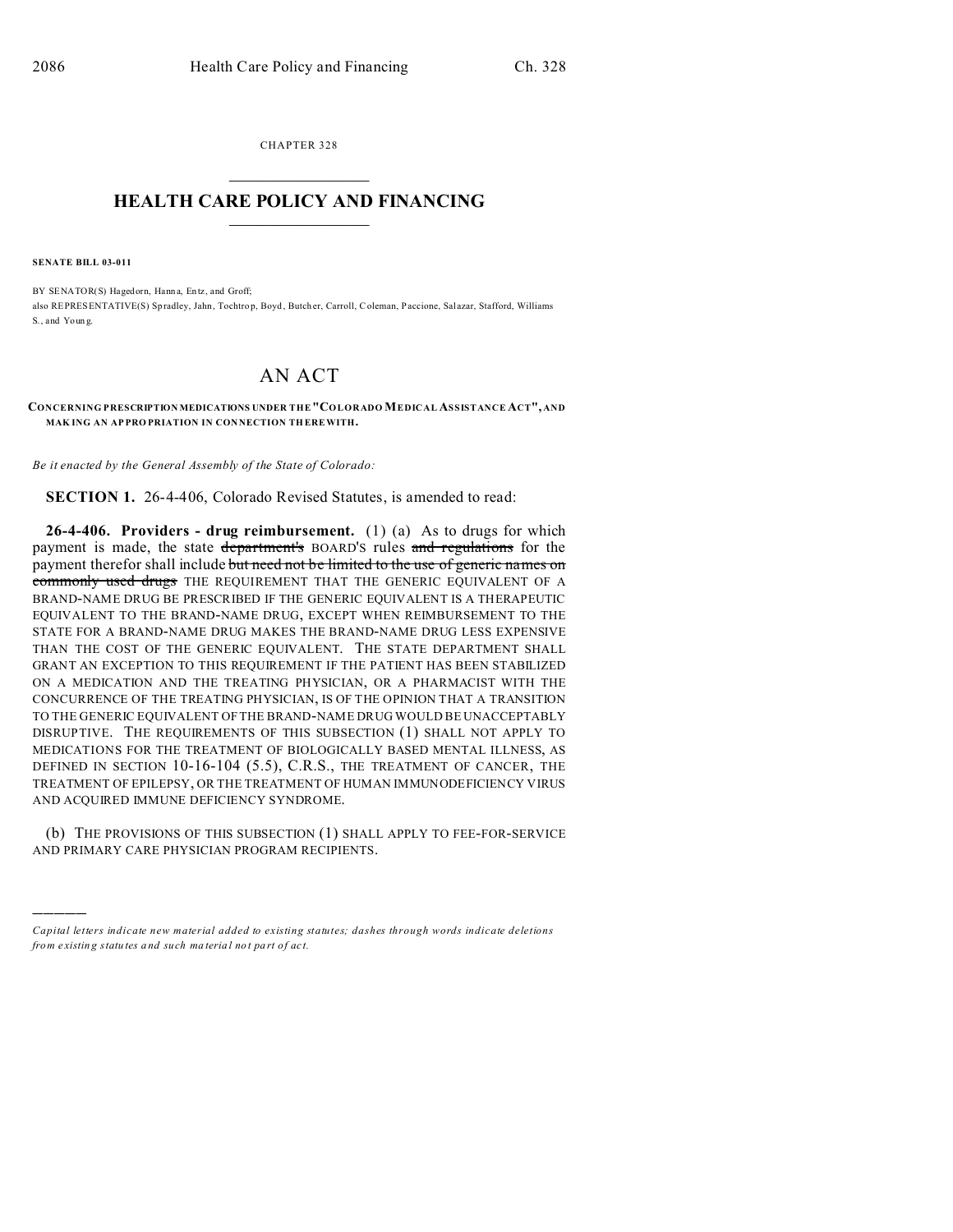(2) IT IS THE GENERAL ASSEMBLY'S INTENT THAT REQUIRING THE USE OF A GENERIC EQUIVALENT OF A BRAND-NAME DRUG WILL PRODUCE SAVINGS WITHIN THE STATE'S MEDICAID PROGRAM. THE STATE DEPARTMENT, THEREFORE, IS AUTHORIZED TO USE SAVINGS IN THE MEDICAL SERVICES PREMIUMS APPROPRIATIONS TO FUND THE ADMINISTRATIVE REVIEW PROCESS REQUIRED BY SUBSECTION (1) OF THIS SECTION.

**SECTION 2.** Part 4 of article 4 of title 26, Colorado Revised Statutes, is amended BY THE ADDITION OF A NEW SECTION to read:

**26-4-406.5. Prescription drug benefits - authorization - dual-eligible participation.** THE STATE DEPARTMENT IS AUTHORIZED TO ENSURE THE PARTICIPATION OF COLORADO MEDICAL ASSISTANCE RECIPIENTS, WHO ARE ALSO ELIGIBLE FOR MEDICARE, IN ANY FEDERAL PRESCRIPTION DRUG BENEFIT ENACTED FOR MEDICARE RECIPIENTS.

**SECTION 3.** Part 4 of article 4 of title 26, Colorado Revised Statutes, is amended BY THE ADDITION OF A NEW SECTION to read:

**26-4-407.5. Prescribed drugs - mail order.** (1) THE STATE BOARD SHALL ADOPT BY RULE A SYSTEM TO ALLOW MEDICAL ASSISTANCE RECIPIENTS WHO SUFFER FROM A PHYSICAL HARDSHIP THAT PROHIBITS THE RECIPIENT FROM OBTAINING PRESCRIPTION MEDICATIONS FROM A LOCAL PHARMACY TO RECEIVE PRESCRIBED MAINTENANCE MEDICATIONS THROUGH MAIL ORDER. THE STATE BOARD SHALL INCLUDE IN THE RULES THE DEFINITION OF MAINTENANCE MEDICATIONS. THE RULES MAY ALLOW FOR A MEDICAL ASSISTANCE RECIPIENT, WHO QUALIFIES TO RECEIVE MEDICATION THROUGH MAIL ORDER PURSUANT TO THIS SECTION, TO RECEIVE UP TO A THREE-MONTH SUPPLY, OR THE MAXIMUM ALLOWED UNDER FEDERAL LAW, OF MAINTENANCE MEDICATIONS USED TO TREAT CHRONIC MEDICAL CONDITIONS. THE STATE BOARD SHALL, TO THE EXTENT POSSIBLE, REQUIRE THE USE OF LOCAL PHARMACIES THAT ARE ABLE TO PROVIDE THE SAME SERVICES AS MAIL ORDER. TO THE EXTENT ALLOWED BY FEDERAL LAW, THE STATE DEPARTMENT SHALL REQUIRE THAT THE SAME COPAYMENT AMOUNT BE PAID BY A MEDICAL ASSISTANCE RECIPIENT RECEIVING PRESCRIPTION MEDICATION THROUGH MAIL ORDER AS A MEDICAL ASSISTANCE RECIPIENT RECEIVING PRESCRIPTION MEDICATION FROM A LOCAL PHARMACY.

(2) THE STATE DEPARTMENT SHALL SEEK ANY FEDERAL AUTHORIZATION NECESSARY TO IMPLEMENT THIS SECTION.

**SECTION 4.** 26-4-408 (1), Colorado Revised Statutes, is amended, and the said 26-4-408 is further amended BY THE ADDITION OF A NEW SUBSECTION, to read:

**26-4-408. Prescribed drugs - utilization review.** (1) The state department shall DEVELOP AND implement a drug utilization review process using health care providers to assure the appropriate utilization of drugs by patients receiving medical assistance under this article IN THE FEE-FOR-SERVICE AND PRIMARY CARE PHYSICIAN PROGRAMS. The review process shall include the monitoring of prescription information and shall address at a minimum underutilization and overutilization of benefit drugs. Periodic reports of findings and recommendations shall be forwarded to the state department.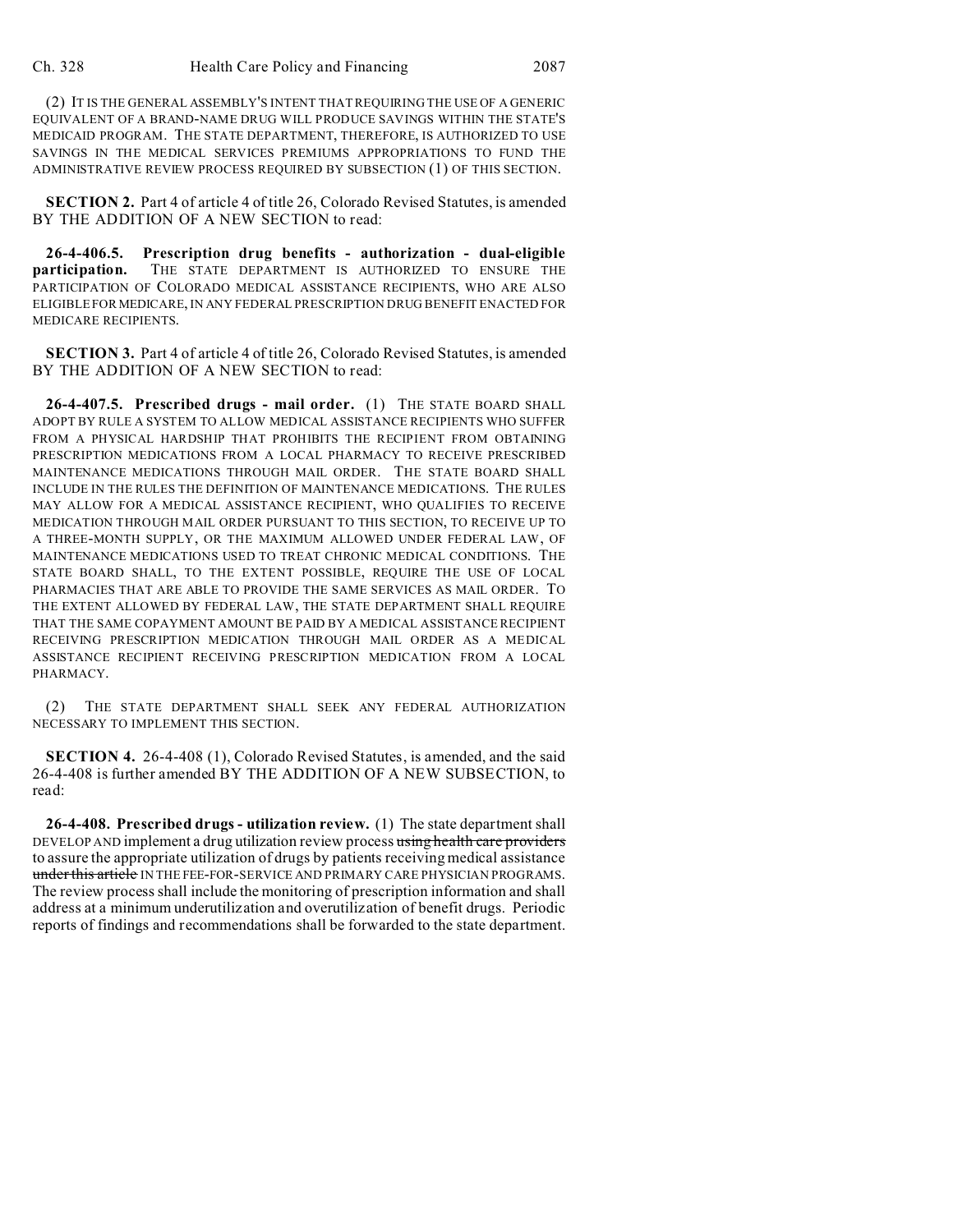(1.5) IT IS THE GENERAL ASSEMBLY'S INTENT THAT THE IMPLEMENTATION OF A DRUG UTILIZATION REVIEW PROCESS FOR THE FEE-FOR-SERVICE AND PRIMARY CARE PHYSICIAN PROGRAMS WILL PRODUCE SAVINGS WITHIN THE STATE'S MEDICAID PROGRAM. THE STATE DEPARTMENT, THEREFORE, IS AUTHORIZED TO USE SAVINGS IN THE MEDICAL SERVICES PREMIUMS APPROPRIATIONS TO FUNDTHEDEVELOPMENT AND IMPLEMENTATION OF A DRUG UTILIZATION REVIEW PROCESS FOR THESE PROGRAMS, AS REQUIRED BY SUBSECTION (1) OF THIS SECTION. THE STATE DEPARTMENT MAY CONTRACT ON A CONTINGENCY BASIS FOR THE DEVELOPMENT OR IMPLEMENTATION OF THE REVIEW PROCESS REQUIRED BY SUBSECTION (1) OF THIS SECTION.

**SECTION 5. Appropriation - adjustments to 2003 long bill.** (1) For the implementation of this act, appropriations made in the annual general appropriation act to the department of health care policy and financing for the fiscal year beginning July 1, 2003, shall be adjusted as follows:

(a) The appropriation for the executive director's office, personal services, is increased by fifty-six thousand five hundred thirty-one dollars (\$56,531) and 0.8 FTE. Of said sum, fourteen thousand one hundred thirty-four dollars (\$14,134) shall be general fund and forty-two thousand three hundred ninety-seven dollars (\$42,397) shall be federal funds.

(b) The appropriation for the executive director's office, operating expenses, is increased by four thousand fifty-four dollars (\$4,054). Of said sum, one thousand thirteen dollars (\$1,013) shall be general fund and three thousand forty-one dollars (\$3,041) shall be federal funds.

(c) The appropriation for the executive director's office, Medicaid Management Information System, is increased by five hundred seventeen thousand five hundred sixteen dollars (\$517,516). Of said sum, one hundred twenty-nine thousand three hundred seventy-eight dollars (\$129,378) shall be general fund and three hundred eighty-eight thousand one hundred thirty-eight dollars (\$388,138) shall be federal funds.

(d) The appropriation to the executive director's office, drug utilization review, is increased by three hundred thousand dollars (\$300,000). Of said sum, seventy-five thousand dollars (\$75,000) shall be general fund and two hundred twenty-five thousand dollars (\$225,000) shall be federal funds.

(e) The appropriation for medical services premiums is decreased by two million four hundred sixty-seven thousand three hundred fourteen dollars (\$2,467,314). Of said sum, one million three hundred eight thousand six hundred fifty-seven dollars (\$1,308,657) shall be from the general fund and one million one hundred fifty-eight thousand six hundred fifty-seven dollars (\$1,158,657) shall be from federal funds.

**SECTION 6. Appropriation - adjustments to 2003 long bill.** (1) For the implementation of this act, appropriations made in the annual general appropriation act to the department of health care policy and financing for the fiscal year beginning July 1, 2003, shall be adjusted as follows:

(a) The appropriation for the executive director's office, personal services, is increased by fifty-six thousand five hundred thirty-one dollars (\$56,531) and 0.8